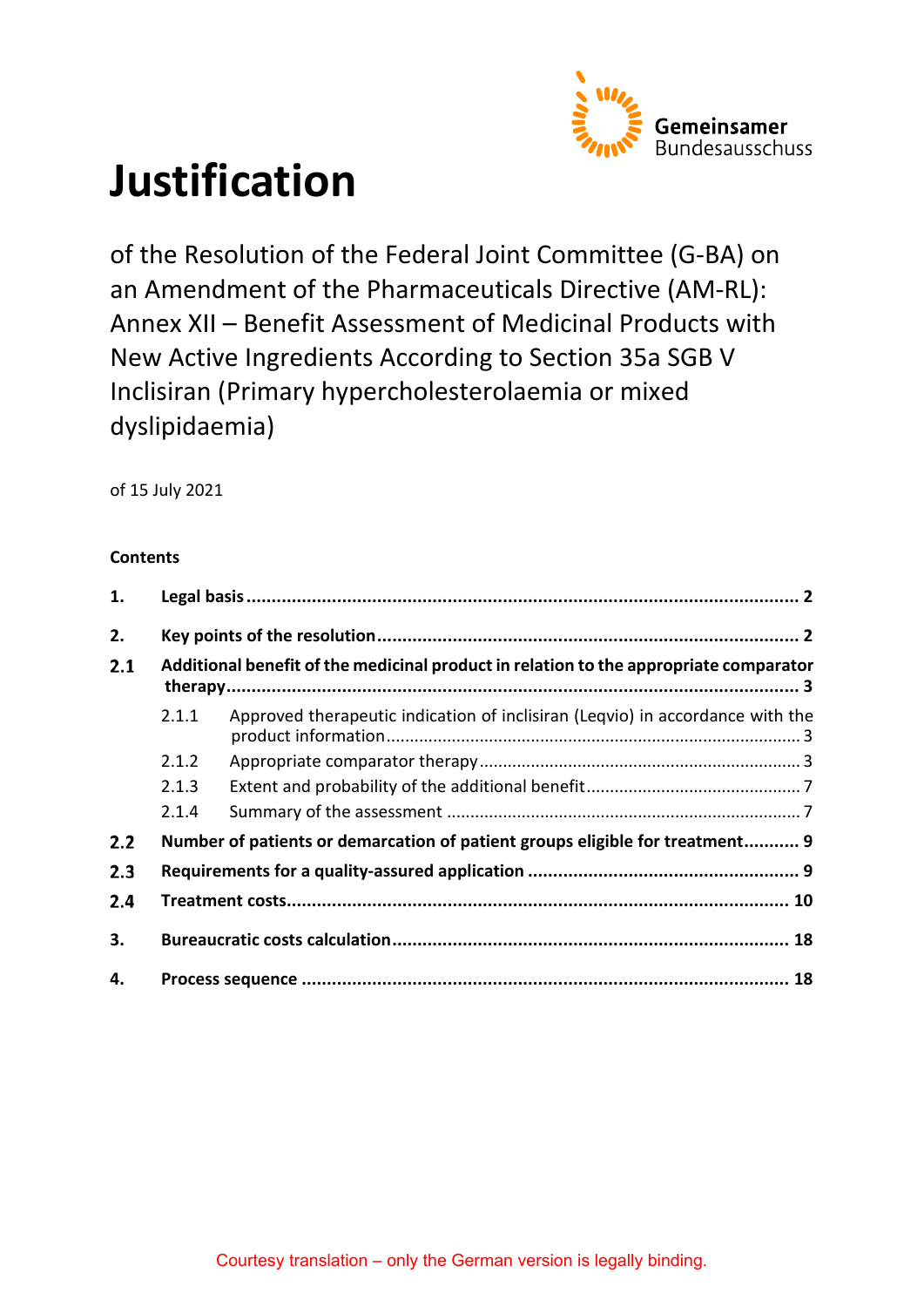### <span id="page-1-0"></span>**1. Legal basis**

According to Section 35a paragraph 1 German Social Code, Book Five (SGB V), the Federal Joint Committee (G-BA) assesses the benefit of reimbursable medicinal products with new active ingredients. This includes, in particular, the assessment of the additional benefit and its therapeutic significance. The benefit assessment is carried out on the basis of evidence provided by the pharmaceutical company, which must be submitted to the G-BA electronically, including all clinical trials the pharmaceutical company has conducted or commissioned, at the latest at the time of the first placing on the market as well as the marketing authorisation of new therapeutic indications of the medicinal product, and which must contain the following information in particular:

- 1. Approved therapeutic indications,
- 2. Medical benefit,
- 3. Additional medical benefit in relation to the appropriate comparator therapy,
- 4. Number of patients and patient groups for whom there is a therapeutically significant additional benefit,
- 5. Treatment costs for statutory health insurance funds,
- 6. Requirements for a quality-assured application.

The G-BA may commission the Institute for Quality and Efficiency in Health Care (IQWiG) to carry out the benefit assessment. According to Section 35a, paragraph 2 SGB V, the assessment must be completed within three months of the relevant date for submission of the evidence and published on the internet.

According to Section 35a, paragraph 3 SGB V, the G-BA decides on the benefit assessment within three months of its publication. The resolution is to be published on the internet and forms part of the Pharmaceuticals Directive.

### <span id="page-1-1"></span>**2. Key points of the resolution**

The relevant date for the first placing on the (German) market of the combination of active ingredient inclisiran in accordance with Chapter 5, Section 8, paragraph 1, number 1, sentence 2 of the Rules of Procedure of the G-BA (VerfO) is 1 February 2021. The pharmaceutical company has submitted the final dossier to the G-BA in accordance with Section 4, paragraph 3, number 1 of the Ordinance on the Benefit Assessment of Pharmaceuticals (AM- NutzenV) in conjunction with Chapter 5, Section 8, paragraph 1, number 1 VerfO on 29 January 2021.

The G-BA commissioned the IQWiG to carry out the assessment of the dossier. The benefit assessment was published on the website of the G-BA [\(www.g-ba.de\)](http://www.g-ba.de/), on 3 May 2021, thus initiating the written statement procedure. In addition, an oral hearing was held.

The G-BA came to a resolution on whether an additional benefit of inclisiran compared with the appropriate comparator therapy could be determined on the basis of the dossier of the pharmaceutical company, the dossier assessment prepared by the IQWiG, and the statements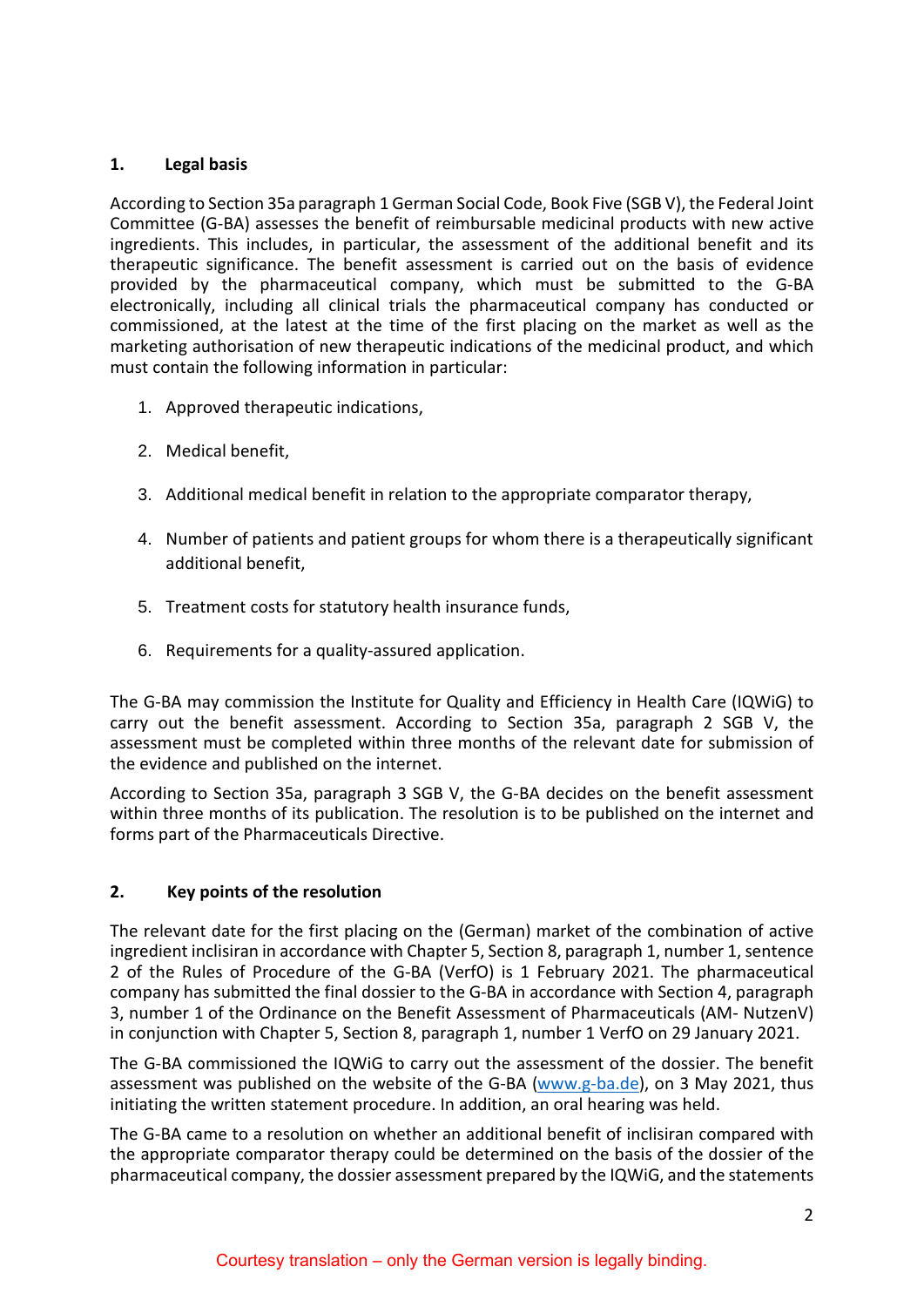submitted in the written statement and oral hearing procedure. In order to determine the extent of the additional benefit, the G-BA has evaluated the data justifying the finding of an additional benefit on the basis of their therapeutic relevance (qualitative), in accordance with the criteria laid down in Chapter 5, Section 5, paragraph 7 VerfO. The methodology proposed by the IQWiG in accordance with the General Methods  $<sup>1</sup>$  $<sup>1</sup>$  $<sup>1</sup>$  was not used in the benefit</sup> assessment of inclisiran.

In the light of the above and taking into account the statements received and the oral hearing, the G-BA has come to the following assessment:

#### <span id="page-2-0"></span> $2.1$ **Additional benefit of the medicinal product in relation to the appropriate comparator therapy**

### <span id="page-2-1"></span>**2.1.1 Approved therapeutic indication of inclisiran (Leqvio) in accordance with the product information**

Leqvio is indicated in adults with primary hypercholesterolaemia (heterozygous familial and non-familial) or mixed dyslipidaemia, as an adjunct to diet:

- − in combination with a statin or statin with other lipid lowering therapies in patients unable to reach LDL-C goals with the maximum tolerated statin dose or
- − alone or in combination with other lipid-lowering therapies in patients who are statinintolerant, or for whom a statin is contraindicated.

# **Therapeutic indication of the resolution (resolution of 15 July 2021):**

<span id="page-2-2"></span>see therapeutic indication according to marketing authorisation.

### **2.1.2 Appropriate comparator therapy**

The appropriate comparator therapy was determined as follows:

a) Adults with primary hypercholesterolaemia (heterozygous familial and non-familial) or mixed dyslipidaemia who have not yet exhausted medicinal and dietary options to reduce lipid levels

### **Appropriate comparator therapy for inclisiran:**

- Maximum tolerated medicinal therapy according to the doctor's instructions, taking into account statins, cholesterol absorption inhibitors and anion exchangers
- b) Adults with primary hypercholesterolaemia (heterozygous familial and non-familial) or mixed dyslipidaemia who have already exhausted medicinal (except evolocumab or alirocumab) and dietary optionsto reduce lipid levels

### **Appropriate comparator therapy for inclisiran:**

<span id="page-2-3"></span> <sup>1</sup> General Methods, version 6.0 from 5.11.2020. Institute for Quality and Efficiency in Health Care (IQWiG), Cologne.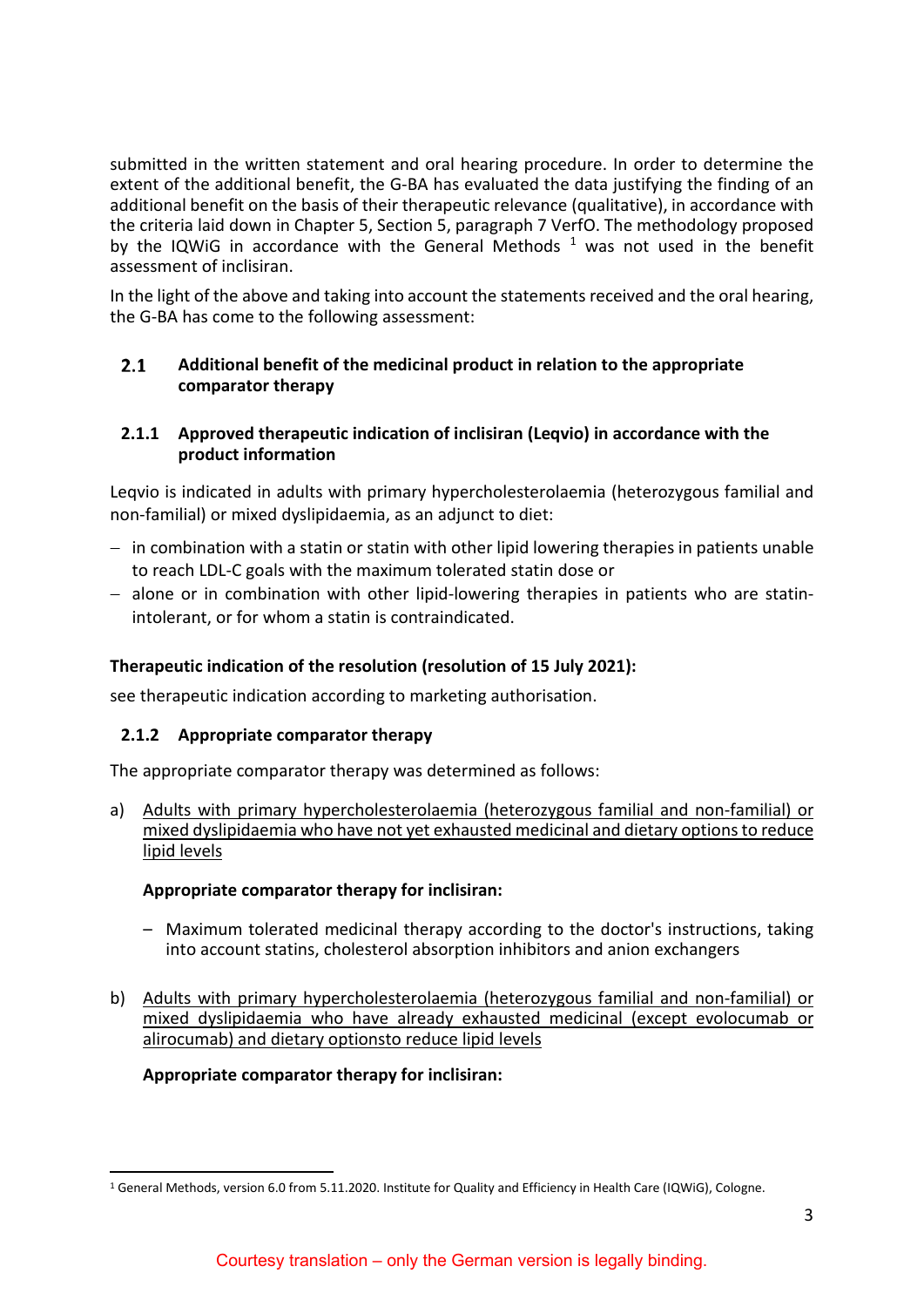<span id="page-3-0"></span> $-$  Evolocumab<sup>[2](#page-3-1)</sup> or alirocuma[b](#page-3-0) or LDL apheresis (as an "ultima ratio" for therapyrefractory courses), if necessary with concomitant medicinal-based lipid-lowering therapy.

### Criteria according to Chapter 5, Section 6 of the Rules of Procedure of the G-BA:

The appropriate comparator therapy must be an appropriate therapy in the therapeutic indication in accordance with the generally recognised state of medical knowledge (Section 12 SGB V), preferably a therapy for which endpoint studies are available and which has proven its worth in practical application unless contradicted by the guidelines under Section 92, paragraph 1 SGB V or the principle of economic efficiency.

In determining the appropriate comparator therapy, the following criteria, in particular, must be taken into account as specified in Chapter 5, Section 6, paragraph 3 VerfO:

- 1. To be considered as a comparator therapy, the medicinal product must, principally, have a marketing authorisation for the therapeutic indication.
- 2. If a non-medicinal treatment is considered as a comparator therapy, this must be available within the framework of the SHI system.
- 3. As comparator therapy, medicinal products or non-medicinal treatments for which the Federal Joint Committee has already determined the patient-relevant benefit shall be preferred.
- 4. According to the generally recognised state of medical knowledge, the comparator therapy should be part of the appropriate therapy in the therapeutic indication.

### Justification based on the criteria set out in Chapter 5, Section 6, paragraph 3 VerfO:

- on 1. For the treatment of primary hypercholesterolaemia (heterozygous familial and nonfamilial) or mixed dyslipidaemia is approved in the therapeutic indication: HMG-CoA reductase inhibitors (statins), fibrates, anion exchange resins (bile acid binders), ezetimibe as a cholesterol resorption inhibitor, and the PCSK9 inhibitors evolocumab and alirocumab.
- on 2. According to the G-BA guideline on examination and treatment methods for statutory health care, LDL apheresis is a service that can be performed within the framework of the statutory health insurance (SHI) and is, therefore, a possible non-medicinal treatment option within the framework of the appropriate comparator therapy.
- on 3. The following resolutions of the G-BA are available for this therapeutic indication.
	- The G-BA has made the following resolutions on the benefit assessment for the therapeutic indication to be considered in this procedure:
		- bempedoic acid (Resolution of 15 April 2021),
		- bempedoic acid/ezetimibe (resolution of 14 April 2021),

<span id="page-3-1"></span><sup>&</sup>lt;sup>2</sup> The requirements regarding the prescription restriction of the Pharmaceutical Directive (AM-RL) Annex III must be observed.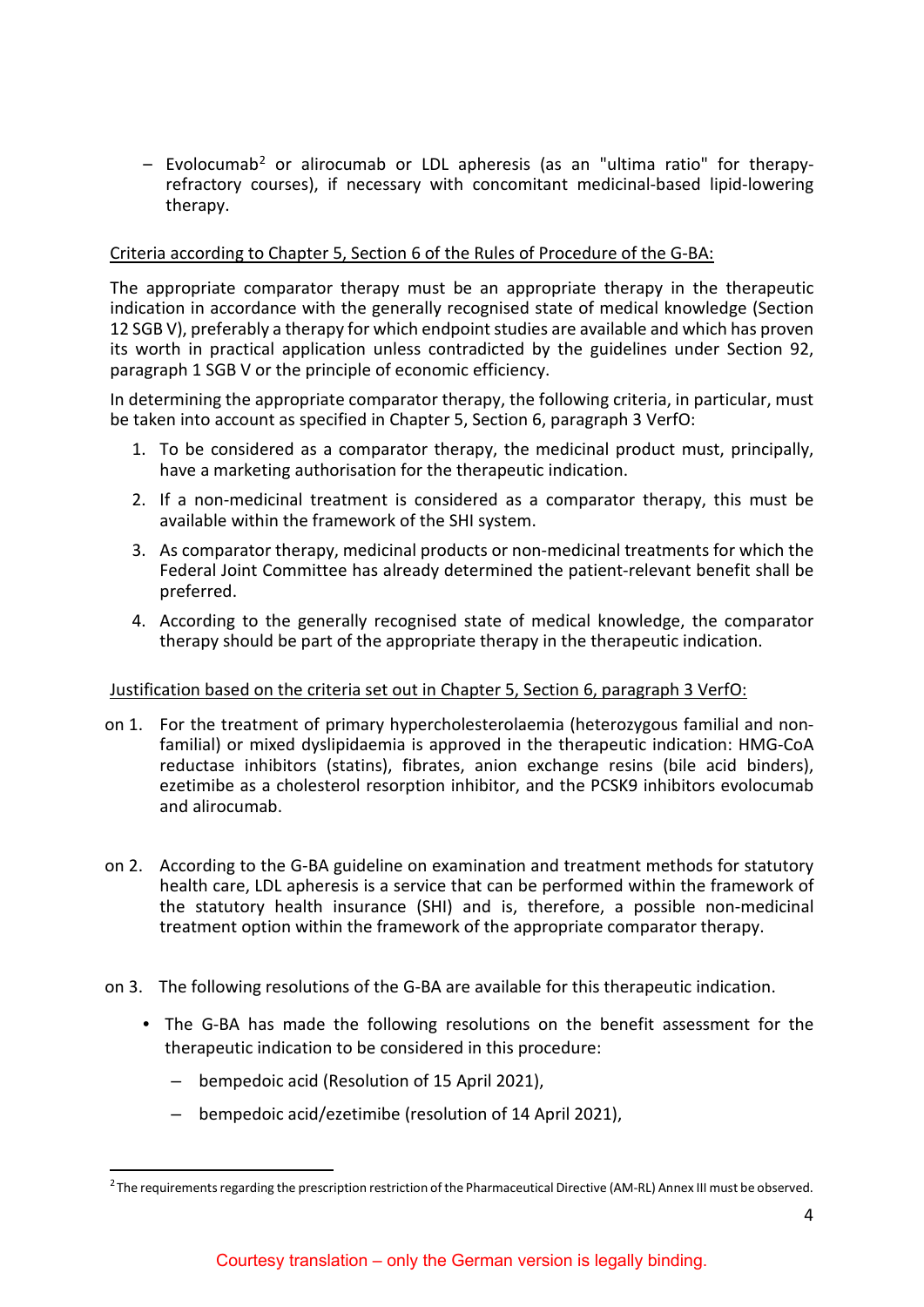- evolocumab (resolution of 9 March 2016; resolution of 6 September 2018 new benefit assessment pursuant to Section 14 VerfO),
- alirocumab (resolution of 4 May 2016, resolution of 2 May 2019 benefit assessment pursuant to Section 14 VerfO),
- lomitapide (Resolution of 27 November 2015).
- The provisions of the Pharmaceutical Directive (AM-RL) Annex III concerning Prescription restrictions of lipid-lowering agents in this indication must be observed. According to Annex III, No. 35, there is a prescription restriction for prescription lipidlowering agents,
	- except for existing vascular disease (CHD, cerebrovascular manifestation, PAD)
	- except in the case of high cardiovascular risk (over 20% event rate/10 years based on the available risk calculators)
	- except in patients with genetically confirmed familial chylomicronaemia syndrome and a high risk of pancreatitis.
- Furthermore, according to Annex III No. 35a and 35b, there are prescription restrictions for the prescription active ingredient evolocumab and alirocumab in the present indication. Accordingly, evolocumab and alirocumab cannot be prescribed as long as they are associated with additional costs compared to therapy with other lipidlowering agents (statins, fibrates, anion exchangers, cholesterol absorption inhibitors). This does not apply to patients:
	- with familial, homozygous hypercholesterolaemia, in whom medicinal and dietary options for lipid-lowering have been exhausted *(see Annex III 35a.*(. *evolocumab)*or
	- with heterozygous familial or non-familial hypercholesterolaemia or mixed dyslipidaemia with treatment-refractory courses, in which the LDL-C is basically despite a maximum dietary and medicinal lipid-lowering therapy (statins and/or other lipid-lowering agents with statin contraindication) documented over 12 months, the value cannot be reduced sufficiently, and it is therefore assumed that the indication to perform LDL apheresis exists. Only patients with confirmed vascular disease (CHD, cerebrovascular manifestation, PAD) as well as other risk factors for cardiovascular events (e.g. diabetes mellitus, kidney function GFR below 60 ml/min) and patients with confirmed familial heterozygous hypercholesterolaemia, taking into account the overall risk of familial burden. *(see Annex III 35a evolocumab and 35b alirocumab).*
- Therapy information (AM-RL Annex IV): the therapy information for the active ingredient ezetimibe (G-BA resolution of 17 December 2009) was repealed by a resolution of 22 November 2018. An IQWiG report on the benefit assessment of ezetimibe (Rapid Report Version 2.0) from 3.9.2019 is available.
- The guideline of the Federal Joint Committee on examination and treatment methods for statutory medical care regulates in Annex I: Recognised examination or treatment methods - the requirements for the implementation and billing of apheresis within the framework of statutory medical care. According to this guideline, highly effective standard medication therapies are generally available in contract medical care, so that apheresis should only be used in exceptional cases as the "ultima ratio" in the case of therapy-refractory courses. For example, LDL apheresis can only be carried out in homozygous patients with familial hypercholesterolaemia or in patients with severe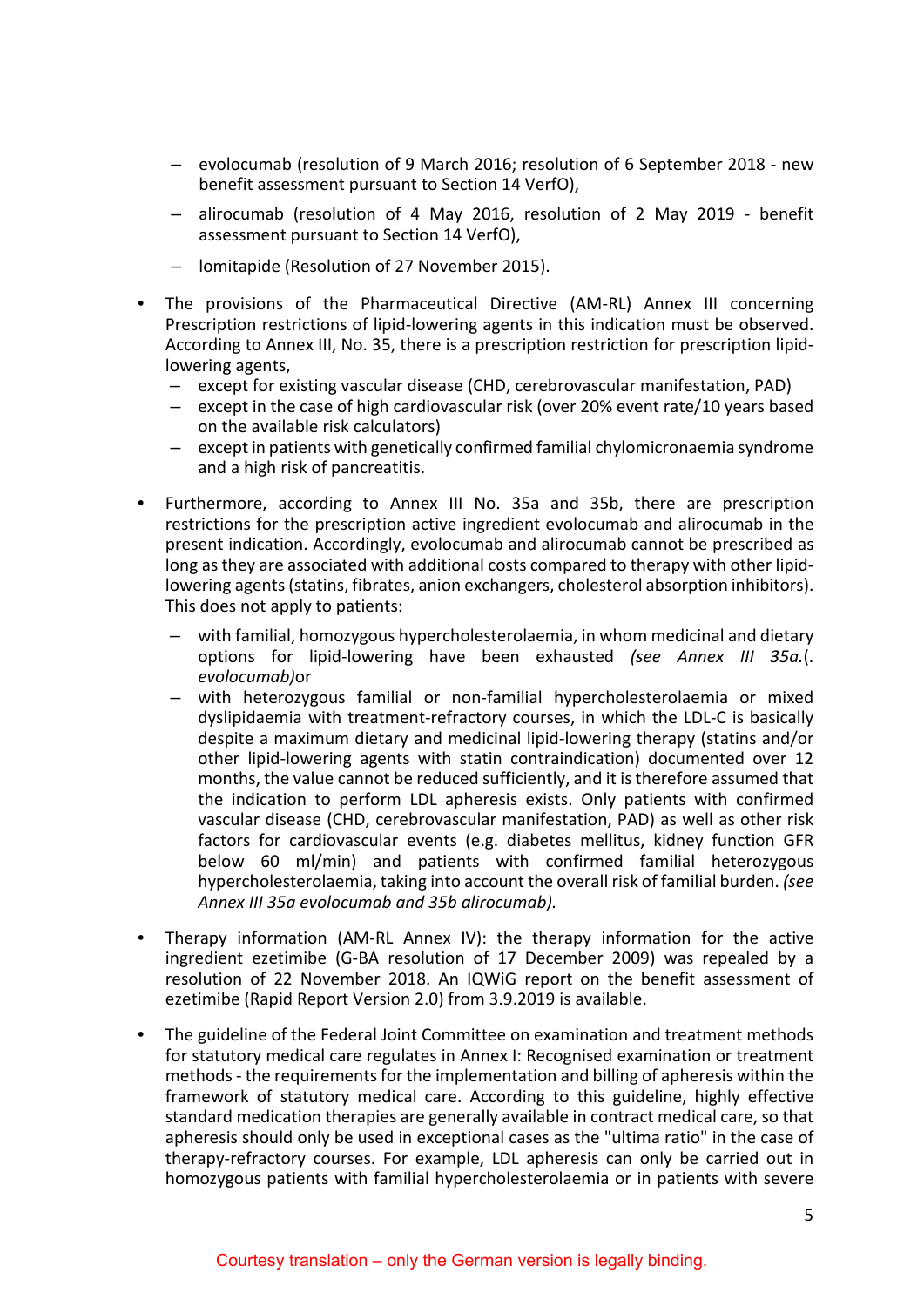hypercholesterolaemia in whom the LDL cholesterol cannot be sufficiently reduced with a maximum dietary and medicinal therapy documented for over twelve months. The overall risk profile of the patient should be in the foreground when considering the indication.

on 4. The generally recognised state of medical knowledge was illustrated by a systematic search for guidelines as well as reviews of clinical studies in the present therapeutic indication.

For the treatment of primary hypercholesterolaemia or mixed dyslipidaemia in addition to dietary therapy, medicinal and non-medicinal therapies to reduce LDL cholesterol (LDL-C) are used according to the therapy recommendations from relevant guidelines.

In all guidelines relevant in the therapeutic indication, medicinal product therapy with statins is named as the standard in the care of patients with hypercholesterolaemia. The influence of statins on cardiovascular events has been investigated in several randomised, controlled studies. Differences in benefit between the individual statins with regard to the present indication have not been proven.

If the maximum tolerated dose of the statins does not lower the LDLC values sufficiently, adjunctive therapy with ezetimibe is recommended. For ezetimibe, the  $IMPROVE-IT study<sup>3</sup> presented a cardiovascular endpoint study that showed statistically$  $IMPROVE-IT study<sup>3</sup> presented a cardiovascular endpoint study that showed statistically$  $IMPROVE-IT study<sup>3</sup> presented a cardiovascular endpoint study that showed statistically$ significant differences in the primary morbidity endpoint compared to therapy with simvastatin alone. For the other lipid-lowering agents (fibrates or anion exchangers), the available evidence with regard to the influence on patient-relevant endpoints is limited. Against this background, fibrates, in particular, are not determined as part of the appropriate comparator therapy.

Based on the marketing authorisation, anion exchangers (colesevelam, cholestyramine) can be used in addition to statins and ezitimibe. Otherwise, non-statin lipid-lowering agents are usually only indicated as monotherapy for patients for whom statin therapy is not an option due to contraindications or therapy-limiting side effects. Ezetimibe monotherapy is recommended if there is a contraindication or intolerance to statins.

The maximum tolerated medicinal therapy can also include the combination of different product classes; It is assumed that comparable therapy regimes are used in the intervention arm and the comparator arm (fair comparison of the lipid-lowering agents used, dosages, etc.).

If the desired lowering of LDL cholesterol cannot be achieved with a maximally tolerated lipid-lowering agents therapy, according to the guideline recommendation, LDL apheresis, possibly in addition to lipid-lowering therapy, represents the next option of therapy escalation. Even if the evidence base for LDL apheresis is limited, this represents an established and recognised method in the care context. The regulations of the G-BA guideline on examination and treatment methods in SHI-accredited medical care apply to LDL apheresis

The PCSK-9 inhibitors evolocumab and alirocumab are alternatives to LDL apheresis. Evolocumab and alirocumab can thus - in compliance with the Ordinance restrictions in Annex III - as another option for patients for whom the other lipid-lowering therapy

<span id="page-5-0"></span><sup>&</sup>lt;sup>3</sup> Cannon CP, Blazing MA, Giuliano RP, et al: Ezetimibe added to statin therapy after acute coronary syndromes. N Engl J Med 2015; 372: 23872397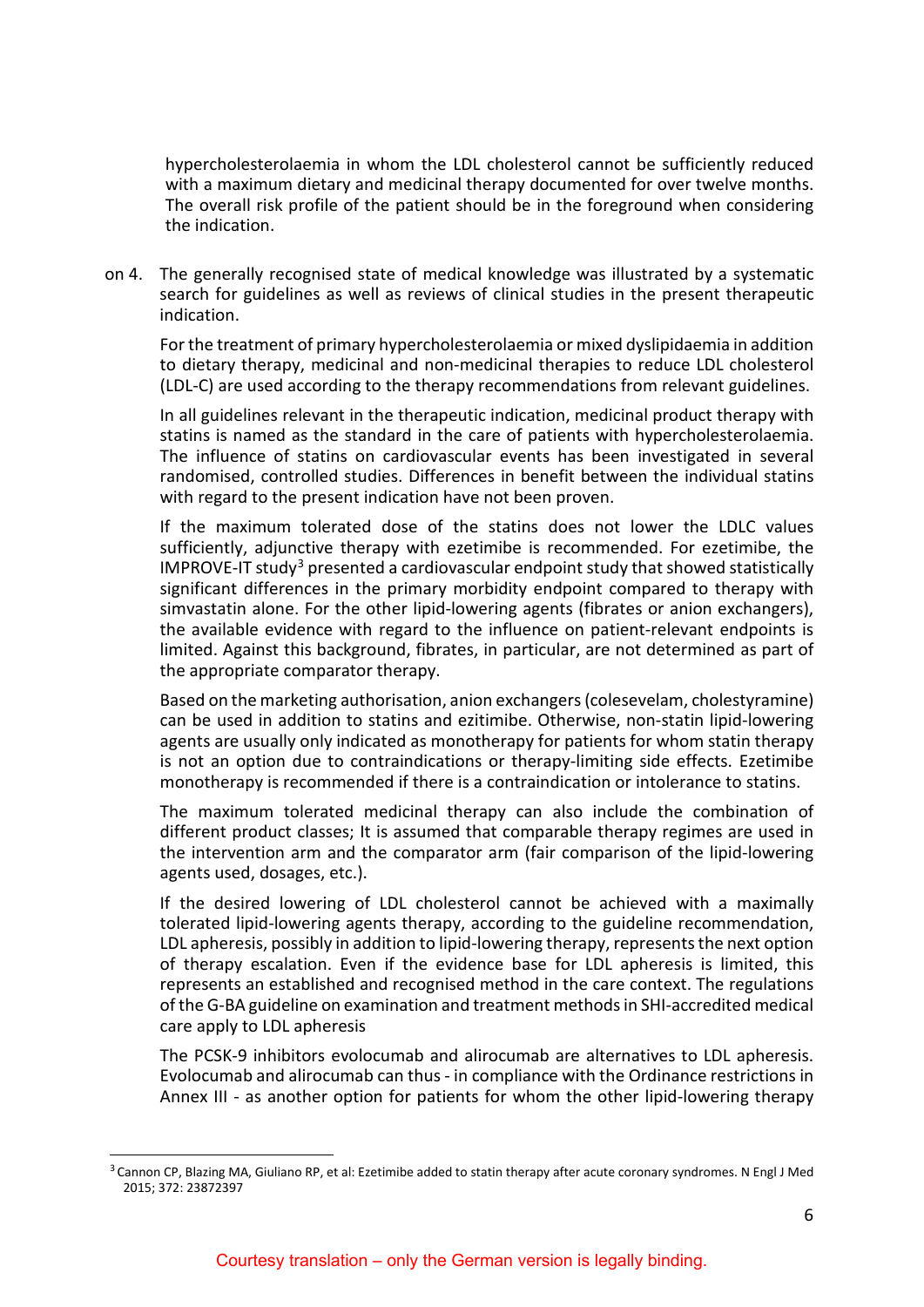options have been exhausted are applied. Evolocumab, alirocumab and LDL apheresis are equally appropriate treatment options for patient group b).

The marketing authorisations and product information for the medicinal product of the appropriate comparator therapy must be observed.

In patients with primary hypercholesterolaemia (heterozygous familial and nonfamilial) or mixed dyslipidaemia, in whom medicinal and dietary options for lipidlowering were not exhausted prior to time of enrolment in the study, the continuation of an inadequate therapy (including the dosage) during the course of the study corresponds to the individually maximally tolerated medicinal therapy has not yet been exhausted, not the implementation of the appropriate comparator therapy.

The findings in Annex XII do not restrict the scope of treatment required to fulfil the medical treatment mandate.

### <span id="page-6-0"></span>**2.1.3 Extent and probability of the additional benefit**

In summary, the additional benefit of inclisiran is assessed as follows:

a) Adults with primary hypercholesterolaemia (heterozygous familial and non-familial) or mixed dyslipidaemia who have not yet exhausted medicinal and dietary options to reduce lipid levels

An additional benefit is not proven.

b) Adults with primary hypercholesterolaemia (heterozygous familial and non-familial) or mixed dyslipidaemia who have already exhausted medicinal (except evolocumab or alirocumab) and dietary optionsto reduce lipid levels

An additional benefit is not proven.

Justification:

### Patient group a)

For the assessment of the additional benefit of inclisiran for the treatment of primary hypercholesterolaemia or mixed dyslipidaemia in addition to diet, no data were presented compared to the appropriate comparator therapy. Thus, the additional benefit is not proven.

### Patient group b)

For the assessment of the additional benefit of inclisiran for the treatment of primary hypercholesterolaemia or mixed dyslipidaemia in addition to diet, no data were presented compared to the appropriate comparator therapy. Thus, the additional benefit is not proven.

### <span id="page-6-1"></span>**2.1.4 Summary of the assessment**

The present assessment concerns the benefit assessment of the new medicinal product Leqvio with active ingredient inclisiran.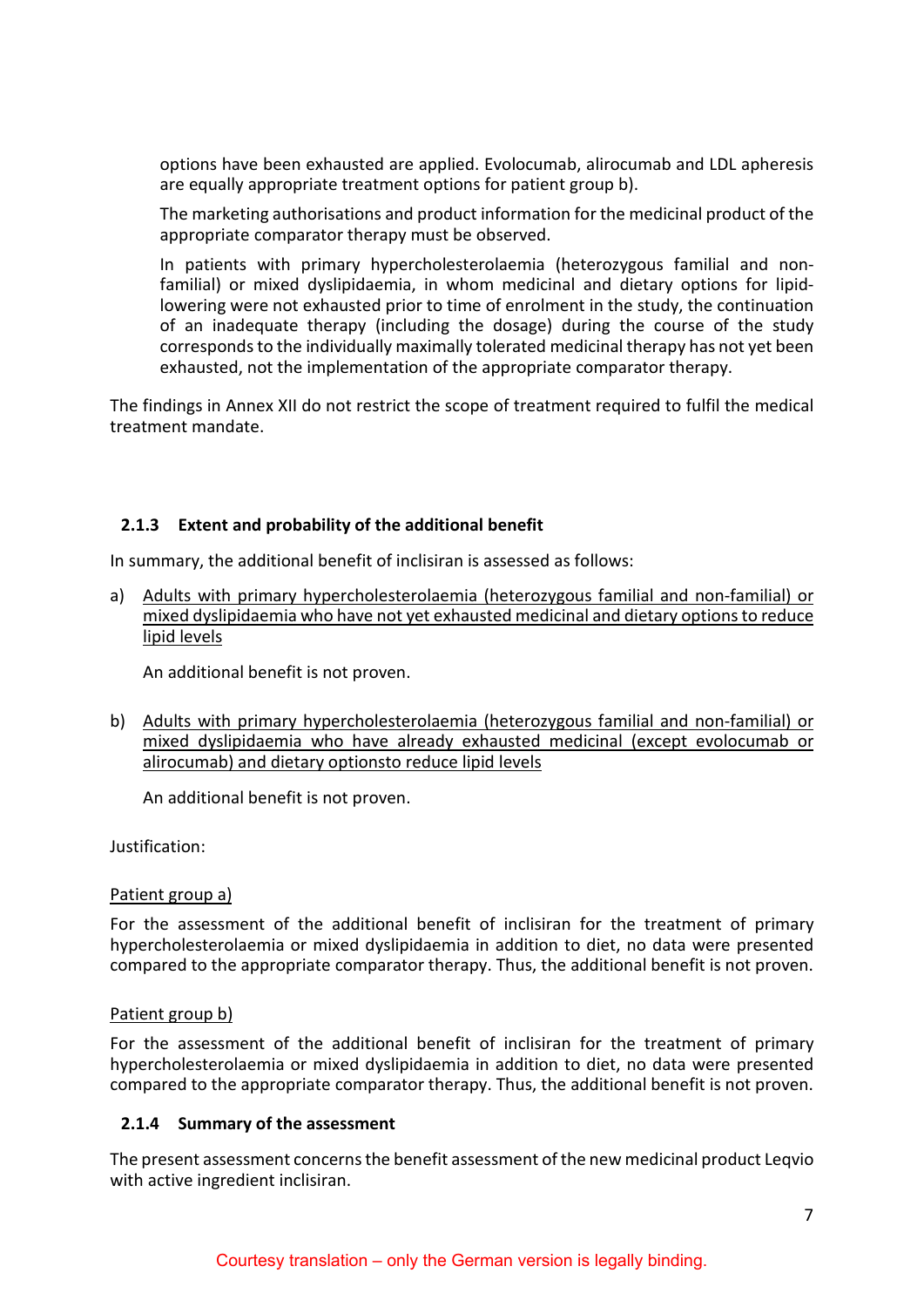Inclisiran is indicated in adults with primary hypercholesterolaemia (heterozygous familial and non-familial) or mixed dyslipidaemia, in addition to diet:

- − in combination with a statin or statin with other lipid lowering therapies in patients unable to reach LDL-C goals with the maximum tolerated statin dose or
- − alone or in combination with other lipid-lowering therapies in patients who are statinintolerant, or for whom a statin is contraindicated.

In the therapeutic indication to be considered, two patient groups were distinguished.

a) Adults with primary hypercholesterolaemia (heterozygous familial and non-familial) or mixed dyslipidaemia who have not yet exhausted medicinal and dietary options to reduce lipid levels

As appropriate comparator therapy was a maximum tolerated medicinal therapy according to the doctor's instructions statins, Cholesterin resorption inhibitors and determines anion exchangers.

No data were presented versus the appropriate comparator therapy. An additional benefit is not proven.

b) Adults with primary hypercholesterolaemia (heterozygous familial and non-familial) or mixed dyslipidaemia who have already exhausted medicinal (except evolocumab or alirocumab) and dietary optionsto reduce lipid levels

Evolocumab or alirocumab or LDL apheresis (as the "ultima ratio" in the case of therapyrefractory courses), possibly with concomitant medicinal- reducing lipid-lowering agents therapy, was determined as the appropriate comparator therapy

No data were presented versus the appropriate comparator therapy. An additional benefit is not proven.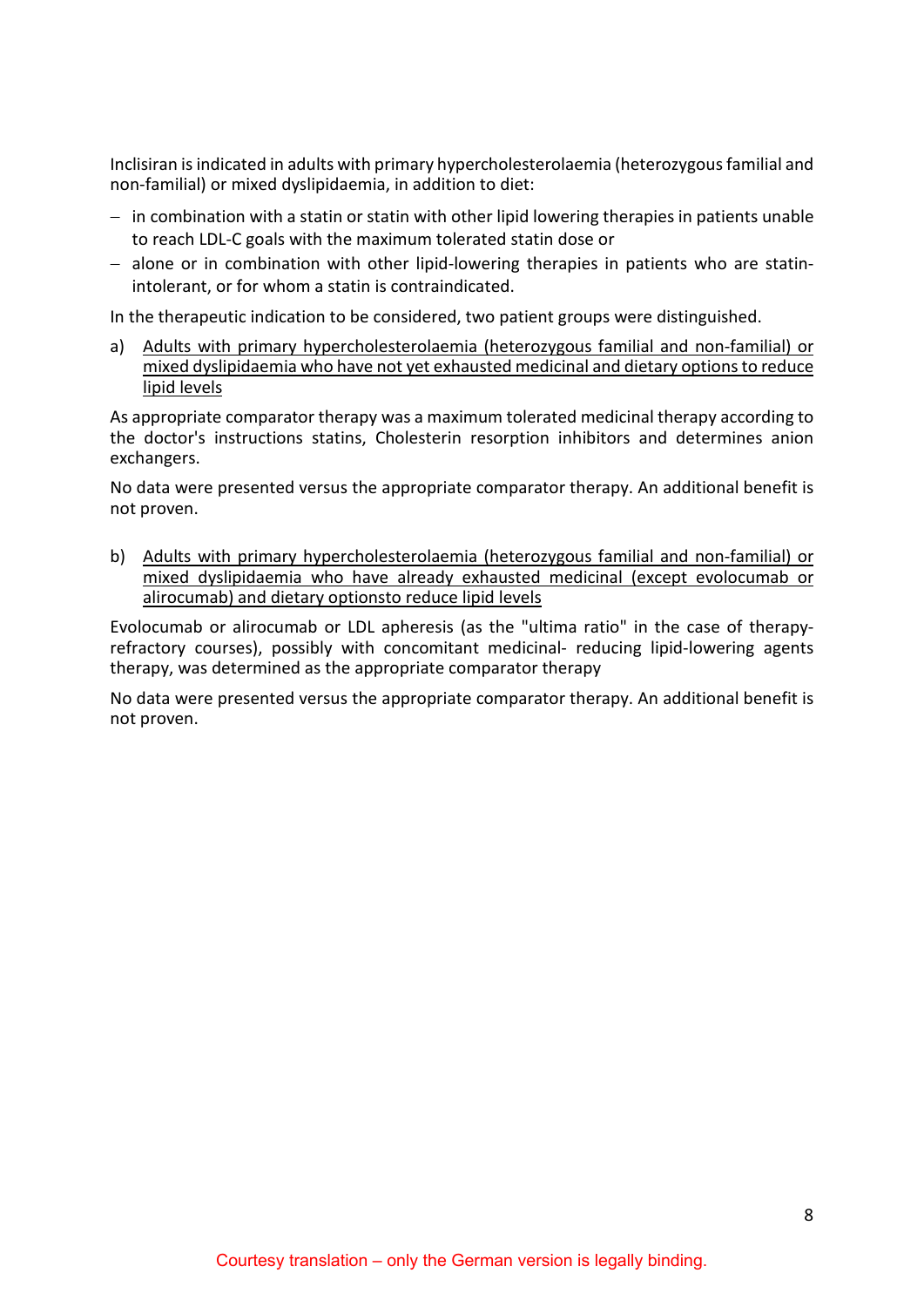#### <span id="page-8-0"></span> $2.2$ **Number of patients or demarcation of patient groups eligible for treatment**

The information on the number of patients is based on the target population in statutory health insurance (SHI).

The information provided by the pharmaceutical company in the dossier is generally fraught with uncertainties.

Firstly, not all statins available on the market were considered. Second, the assessment for LDL target achievement is based solely on a recorded LDL-C value. From a clinical point of view, however, the LDL-C level may be subject to fluctuations, so that several LDL-C values over time would have been necessary for this purpose. The exclusive inclusion of patients with only one documented LDL-C level potentially results in an overestimation of the target population. In addition, almost half of the patients did not have a documented LDL-C value, which further contributes to the uncertainties mentioned above.

### Patient group a)

Despite the limitations described above, the total number of patients in the SHI target population is based on the upper limit of 410,915 adults, according to the information in the pharmaceutical company's dossier.

<span id="page-8-2"></span>Against the background of the limitations of the pharmaceutical company's approach and due to the fact that the patient figures submitted deviate from the patient figures already published, the G-BA considers it appropriate to create a range in which the patient figures already published are taken into account. Therefore, as a lower limit, the data as in the previous resolutions in the therapeutic indication of hypercholesterolaemia or mixed dyslipidaemia in the corresponding patient groups<sup>[4](#page-8-3), [5,](#page-8-4) [6](#page-8-5)</sup> are taken into account. For the upper limit of the patient group a) to be considered here, the figure corresponding to the total SHI target population minus approx. 21,000 adults is used as a basis in accordance with the upper limit of patient group b).

### Patient group b)

In patient group b), too, it is considered appropriate to define a range due to the uncertainties already mentioned.

In the lower limit, the already published patient numbers are taken into account accordingly<sup>6</sup>.

The upper limit takes into account the information from the pharmaceutical company's dossier regarding the number of patients for whom a prescription for alirocumab or evolocumab was identified, plus those adults with apheresis treatment due to severe hypercholesterolaemia.

#### <span id="page-8-1"></span> $2.3$ **Requirements for a quality-assured application**

The requirements in the product information are to be taken into account. The European Medicines Agency (EMA) provides the contents of the product information (summary of

<span id="page-8-3"></span> <sup>4</sup> https://www.g-ba.de/downloads/91-1385-407/2019-05-02\_Geltende-Fassung\_Alirocumab\_D-194\_D-409.pdf

<span id="page-8-4"></span><sup>&</sup>lt;sup>5</sup> https://www.g-ba.de/downloads/91-1385-354/2018-09-06<sup>-</sup>Geltende-Fassung\_Evolocumab\_D-345.pdf

<span id="page-8-5"></span><sup>6</sup> https://www.g-ba.de/bewertungsverfahren/nutzenbewertung/604/#beschluesse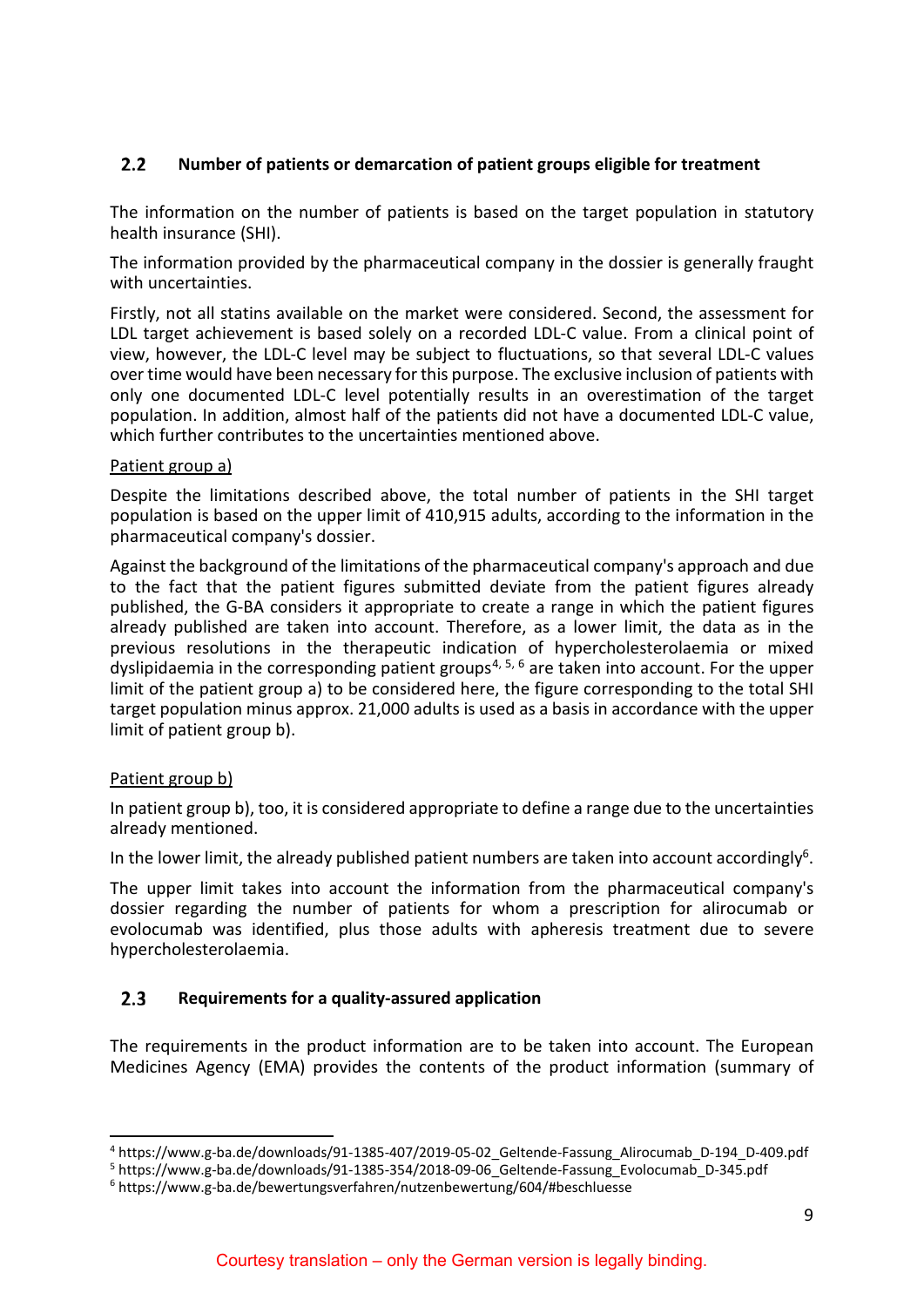product characteristics, SmPC) for Leqvio (active ingredient: inclisiran) at the following publicly accessible link (last access: 8 June 2021):

[https://www.ema.europa.eu/documents/product-information/leqvio-epar-product](https://www.ema.europa.eu/documents/product-information/leqvio-epar-product-information_de.pdf)[information\\_de.pdf](https://www.ema.europa.eu/documents/product-information/leqvio-epar-product-information_de.pdf)

The prescription restrictions for lipid-lowering agents in accordance with the Pharmaceutical Directive Annex III No. 35 must be taken into account.

#### <span id="page-9-0"></span> $2.4$ **Treatment costs**

The treatment costs are based on the contents of the product information and the information listed in the LAUER-TAXE® (last revised: 15 June 2021).

### Costs of the medicinal product:

In order to improve comparability, the costs of the medicinal products were approximated both based on the pharmacy sales price level and also deducting the statutory rebates in accordance with Section 130 and Section 130a SGB V. To calculate the annual treatment costs, the required number of packs of a particular potency was first determined based on consumption. Having determined the number of packs of a particular potency, the costs of the medicinal products were then calculated based on the costs per pack after deduction of the statutory rebates.

For the cost representation, only the dosages of the general case are considered. Patientindividual dose adjustments, e.g. because of side effects or comorbidities, are not taken into account when calculating the annual treatment costs. The costs of a possibly necessary titration phase have not been presented since the lipid-lowering therapy is a continuous longterm therapy and the titration is patient-individual. Adherence to a low-fat diet is required.

### Medicinal product to be assessed: Inclisiran

The recommended dosage of Inclisiran is 284 mg every 6 months, according to the product information.

Inclisiran can be used either in combination with a statin or with a statin and other lipidlowering therapy principles in patients who do not achieve the LDL-C target values with a maximally tolerated statin therapy or as monotherapy or in combination with other lipidlowering therapy principles in patients with a statin intolerance or when statins are contraindicated.

Since a maximum tolerable statin dose is assumed in the present therapeutic indication, simvastatin therapy in a dosage range of approximately 40 mg to 80 mg daily (in patients with a high risk of cardiovascular complications) is used as an example for the cost calculation.

For the combination of inclisiran with other lipid-lowering agents besides a statin or in addition to a statin, combinations with ezetimibe and colesevelam or cholestyramine were presented as examples for the calculation of the annual treatment costs.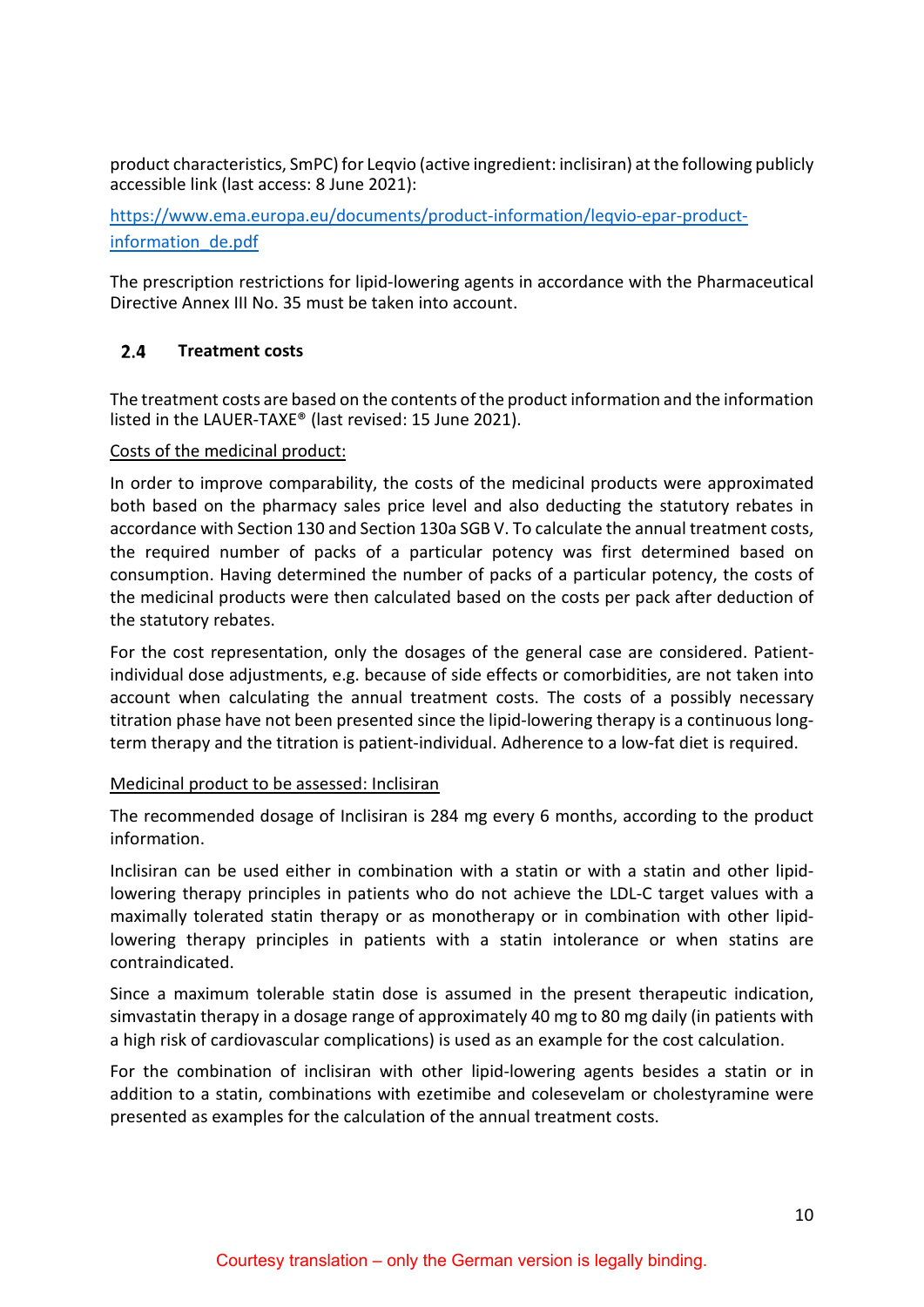### Appropriate comparator therapy

### Medicinal lipid-lowering agents therapy

From the substance class of statins (HMG-CoA reductase inhibitors), the following active ingredients are available for the treatment of primary hypercholesterolaemia (heterozygous familial and non-familial) or mixed dyslipidaemia: atorvastatin, fluvastatin, lovastatin, pitavastatin, pravastatin, rosuvastatin and simvastatin. The statins are grouped together in the fixed price group of HMG-CoA reductase inhibitors. The calculation was carried out using simvastatin as an example. The dosage range is 5 mg to 80 mg per day. To represent a maximally tolerated statin therapy for the appropriate comparator therapy, simvastatin in a dose range of approximately 40 mg to 80 mg was considered an example.

Other lipid-lowering agents therapies are available for the two patient groups a ) and b) colesevelam, cholestyramine and (anion exchanger) and ezetimibe (cholesterol - resorption inhibitors).

- Anion exchanger: For calculating the treatment costs, both the costs for colesevelam and cholestyramine were shown. The daily dose of cholestyramine for adults is 1 - 4 sachets per day or a maximum of 6 sachets per day. The recommended daily dose of colesevelam in monotherapy is from 3.75 to 4,375 g (6 - 7 tablets), in combination with ezetimibe, with or without a statin, the recommended 2.5 - 3.75 g  $(4 - 6$  tablets). The presentation of the annual treatment costs occurs according to the appropriate comparator therapy, exclusively taking into account the maximum dosage.
- Cholesterol absorption inhibitors: ezetimibe The recommended dosage is 10 mg per day.

For patients in whom the medicinal and dietary options have been exhausted according to patient group b), evolocumab or alirocumab or LDL apheresis is indicated as an "ultima ratio", possibly with accompanying medicinal-based lipid-lowering agents therapy.

A dose of 140 mg evolocumab every 2 weeks or 420 mg every 4 weeks was taken into account when calculating the annual treatment costs under monotherapy with evolocumab or, if applicable, combination therapy with evolocumab with other lipid-lowering agents.

For the calculation of the annual treatment costs under monotherapy with alirocumab, the recommended dosages in the product information of either 75 mg alirocumab every two weeks or, in patients requiring a greater LDL-C reduction (> 60%), the administration of 150 mg (every two weeks) or 300 mg alirocumab (every four weeks), both as subcutaneous administration, are used.

### Non-medicinal lipid-lowering agents therapy: LDL apheresis

The attending physician decides on the patient-individual determination of the treatment interval. This usually takes place weekly to every 2 weeks. A concomitant medicinal-based lipid-lowering agents therapy is possible. The annual treatment costs for the implementation of the LDL apheresis consist of a flat rate for material costs ( $\epsilon$  869.20 -  $\epsilon$  1,278.23) and the additional flat rate according to the EBM catalogue GOP 13620 (€ 16.58).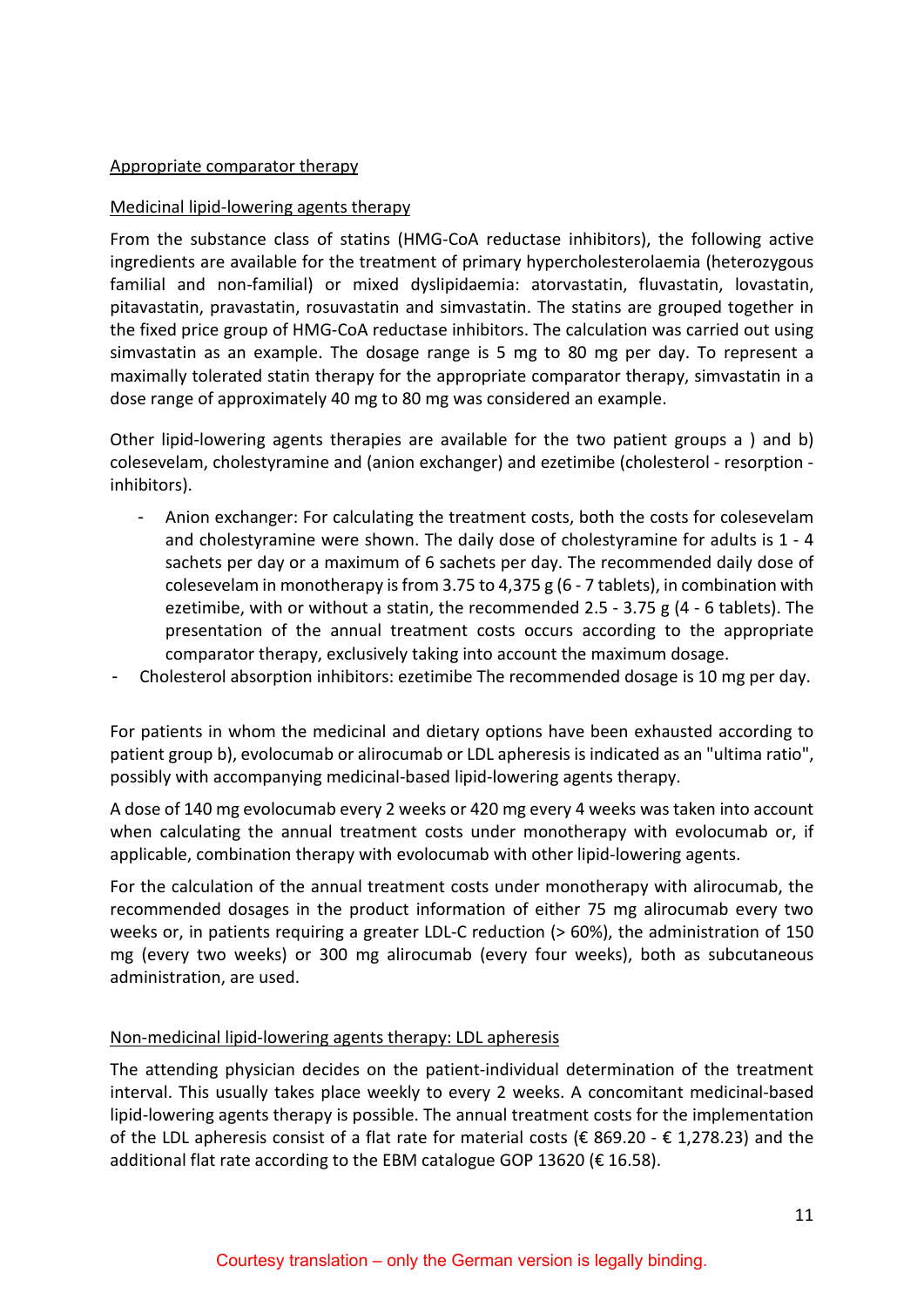# Treatment duration:

| Designation of<br>the therapy    | Treatment mode                                         | Number of<br>treatments/<br>patient/year | Treatment<br>duration/<br>treatment<br>(days) | Days of<br>treatment/<br>patient/<br>year |  |  |  |  |
|----------------------------------|--------------------------------------------------------|------------------------------------------|-----------------------------------------------|-------------------------------------------|--|--|--|--|
| Medicinal product to be assessed |                                                        |                                          |                                               |                                           |  |  |  |  |
|                                  | Patient population a)                                  |                                          |                                               |                                           |  |  |  |  |
| Inclisiran                       | continuously,<br>once every 182.5<br>days <sup>7</sup> | $\overline{2}$                           | $\mathbf{1}$                                  | $\overline{2}$                            |  |  |  |  |
| Simvastatin                      | continuously,<br>once daily                            | 365                                      | $\mathbf 1$                                   | 365                                       |  |  |  |  |
| Colesevelam                      | continuously,<br>once or twice<br>daily                | 365                                      | $\mathbf{1}$                                  | 365                                       |  |  |  |  |
| Cholestyramine                   | continuously,<br>1-3 times a day                       | 365                                      | $\mathbf{1}$                                  | 365                                       |  |  |  |  |
| Ezetimibe                        | continuously,<br>once daily                            | 365                                      | $\mathbf{1}$                                  | 365                                       |  |  |  |  |
| Patient population b)            |                                                        |                                          |                                               |                                           |  |  |  |  |
| Inclisiran                       | In cycles,<br>once every 182.5<br>days                 | $\overline{2}$                           | $\mathbf{1}$                                  | $\overline{2}$                            |  |  |  |  |
| Simvastatin                      | continuously,<br>once daily                            | 365                                      | $\mathbf 1$                                   | 365                                       |  |  |  |  |
| Colesevelam                      | continuously,<br>once or twice<br>daily                | 365                                      | $\mathbf{1}$                                  | 365                                       |  |  |  |  |
| Cholestyramine                   | continuously,<br>1-3 times a day                       | 365                                      | $\mathbf{1}$                                  | 365                                       |  |  |  |  |

<span id="page-11-0"></span>**THE SECTS IN A TE 10.**<br>The general, initial induction regimens are not taken into account for the cost representation, since the present indication is a chronic disease with a continuous need for therapy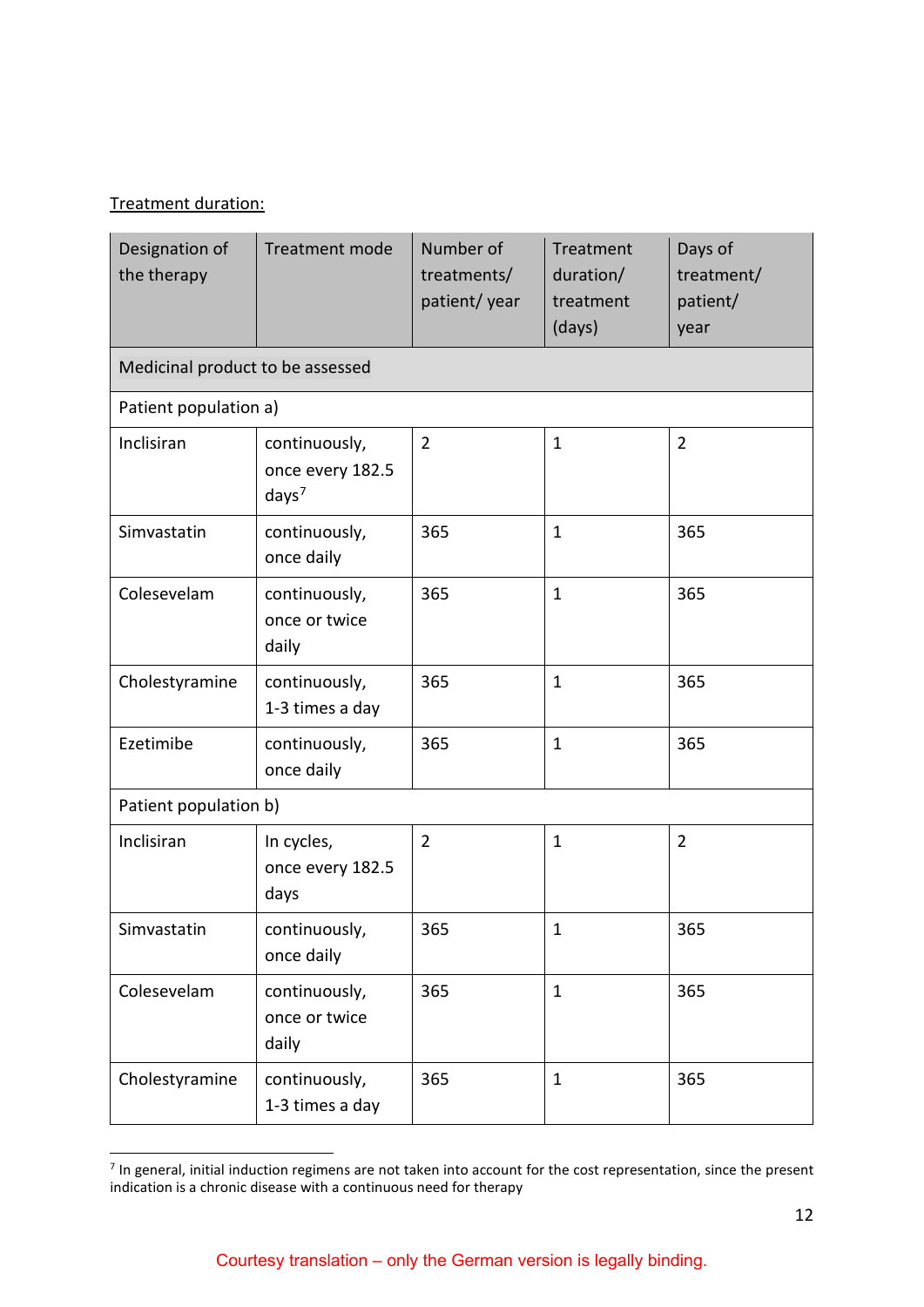| Designation of<br>the therapy  | <b>Treatment mode</b>                                | Number of<br>treatments/<br>patient/year | Treatment<br>duration/<br>treatment<br>(days) | Days of<br>treatment/<br>patient/<br>year |
|--------------------------------|------------------------------------------------------|------------------------------------------|-----------------------------------------------|-------------------------------------------|
| Ezetimibe                      | continuously,<br>once daily                          | 365                                      | $\mathbf{1}$                                  | 365                                       |
| LDL apheresis                  | In cycles, every 7 -<br>every 14 days                | $26.1 - 52.1$                            | $\mathbf{1}$                                  | $26.1 - 52.1$                             |
| Appropriate comparator therapy |                                                      |                                          |                                               |                                           |
| Patient population a)          |                                                      |                                          |                                               |                                           |
| Simvastatin                    | continuously,<br>once daily                          | 365                                      | $\mathbf{1}$                                  | 365                                       |
| Colesevelam                    | continuously,<br>once or twice<br>daily              | 365                                      | $\mathbf{1}$                                  | 365                                       |
| Cholestyramine                 | continuously,<br>1-3 times a day                     | 365                                      | $\mathbf 1$                                   | 365                                       |
| Ezetimibe                      | continuously,<br>once daily                          | 365                                      | $\mathbf{1}$                                  | 365                                       |
| Patient population b)          |                                                      |                                          |                                               |                                           |
| Evolocumab                     | In cycles, once<br>every 14 or once<br>every 28 days | $13.0 - 26.1$                            | $\mathbf{1}$                                  | $13.0 - 26.1$                             |
| Alirocumab                     | In cycles, 1 x<br>every 14 or                        | 26.1                                     | $\mathbf{1}$                                  | 26.1                                      |
|                                | or                                                   |                                          |                                               |                                           |
|                                | once every 28<br>days                                | 13.0                                     | $\mathbf{1}$                                  | 13.0                                      |
| Simvastatin                    | continuously,<br>once daily                          | 365                                      | $\mathbf{1}$                                  | 365                                       |
| Colesevelam                    | continuously,<br>once or twice<br>daily              | 365                                      | $\mathbf{1}$                                  | 365                                       |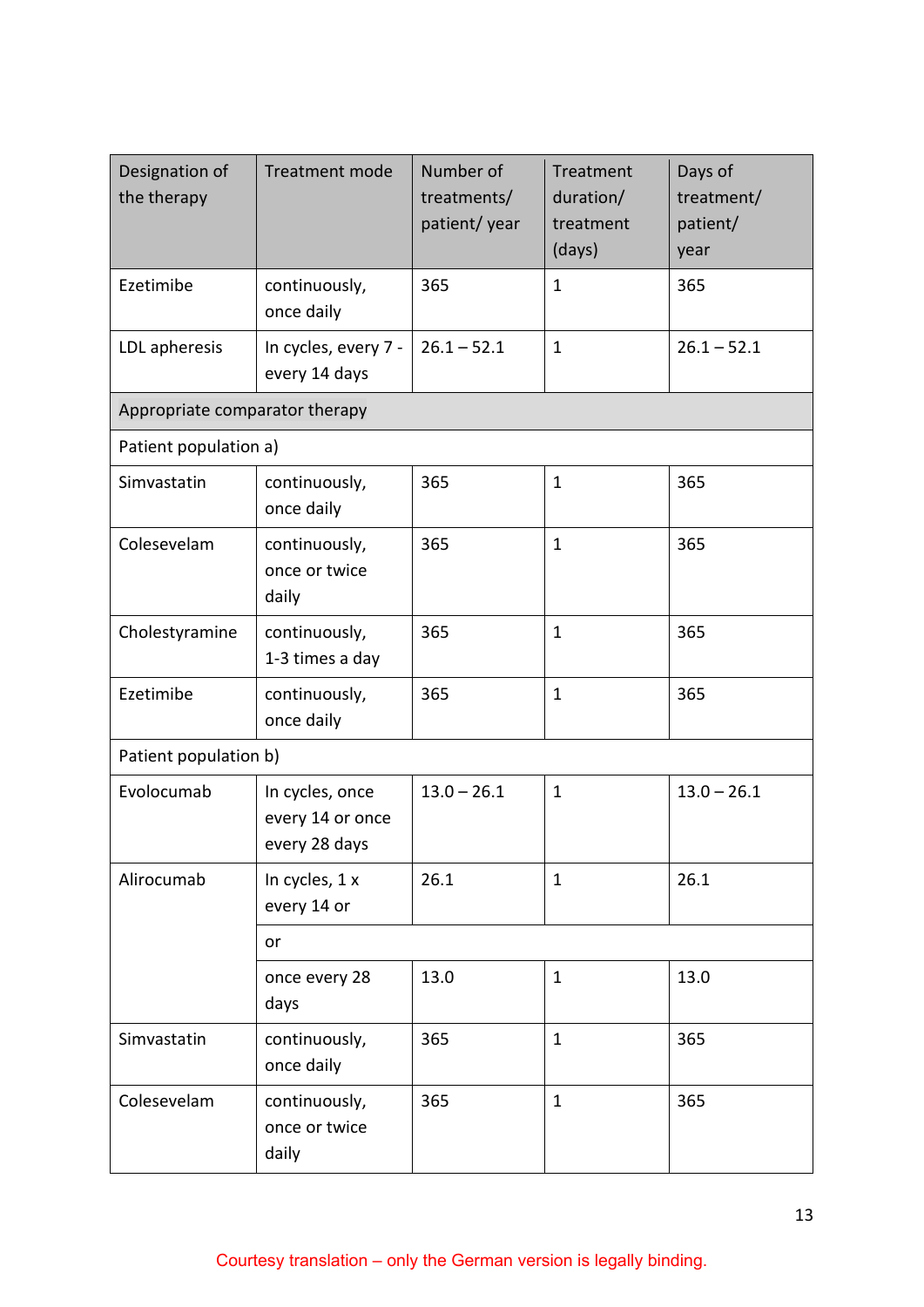| Designation of<br>the therapy | Treatment mode                        | Number of<br>treatments/<br>patient/ year | Treatment<br>duration/<br>treatment<br>(days) | Days of<br>treatment/<br>patient/<br>year |
|-------------------------------|---------------------------------------|-------------------------------------------|-----------------------------------------------|-------------------------------------------|
| Cholestyramine                | continuously,<br>1-3 times a day      | 365                                       | 1                                             | 365                                       |
| Ezetimibe                     | continuously,<br>once daily           | 365                                       |                                               | 365                                       |
| LDL apheresis                 | In cycles, every 7 -<br>every 14 days | $26.1 - 52.1$                             | 1                                             | $26.1 - 52.1$                             |

# Consumption:

| Designation of<br>the therapy     | <b>Dosag</b><br>e  | Dosage/patient/day<br>s of treatment | Usage by<br>potency/da<br>y of<br>treatment | Days of<br>treatment<br>$\prime$<br>patient/<br>year | Average<br>annual<br>consumptio<br>n by potency |
|-----------------------------------|--------------------|--------------------------------------|---------------------------------------------|------------------------------------------------------|-------------------------------------------------|
| Medicinal product to be assessed: |                    |                                      |                                             |                                                      |                                                 |
| Patient population a)             |                    |                                      |                                             |                                                      |                                                 |
| Inclisiran                        | 284<br>mg          | 284 mg                               | 1 x 284 mg                                  | $\overline{2}$                                       | 2 x 284 mg                                      |
| Simvastatin                       | 40 mg<br>80 mg     | 40 mg -<br>80 mg                     | 1 x 40 mg -<br>$1 \times 80$ mg             | 365                                                  | 365 x 40 mg<br>365 x 80 mg                      |
| Colesevelam <sup>8</sup>          | $2.5 g -$<br>3.75g | $2.5 g -$<br>3.75g                   | 4 x 625 mg -<br>6 x 625 mg                  | 365                                                  | 1,460 x 625<br>mg-<br>2,190 x 625<br>mg         |
| Cholestyramin<br>e                | $4g -$<br>8g       | $4g -$<br>24g                        | $1 \times 4$ g -<br>6x4g                    | 365                                                  | 365 x 4 g -<br>2 190 x 4 g                      |
| Ezetimibe                         | 10 <sub>mg</sub>   | 10 <sub>mg</sub>                     | $1 \times 10$ mg                            | 365                                                  | 365 x 10 mg                                     |
| Patient population b)             |                    |                                      |                                             |                                                      |                                                 |

<span id="page-13-1"></span><span id="page-13-0"></span> $8$  As a combination therapy: The maximum recommended dose of colesevelam is 6 tablets per day (3.57 g).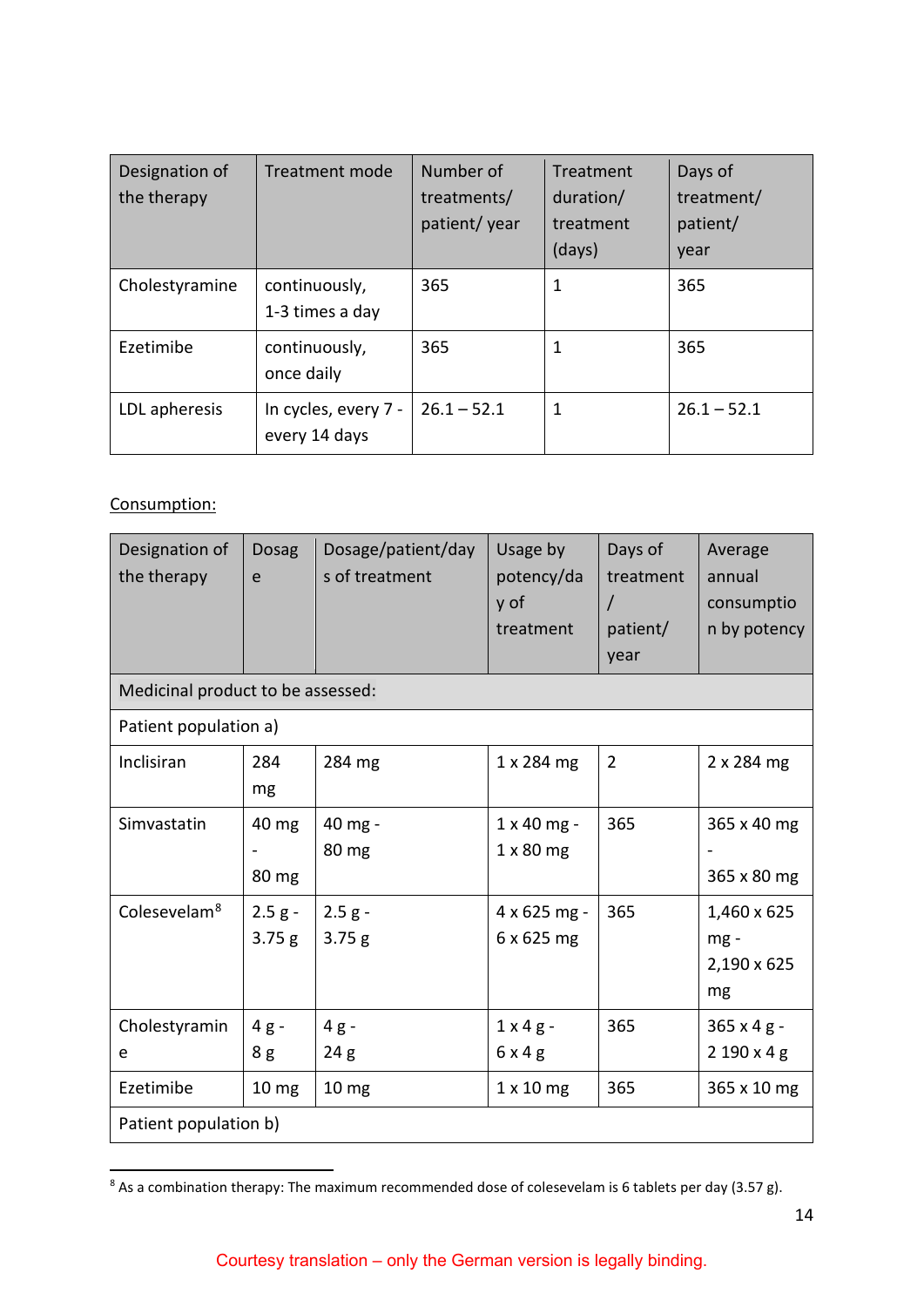| Designation of<br>the therapy  | <b>Dosag</b><br>e  | Dosage/patient/day<br>s of treatment | Usage by<br>potency/da<br>y of<br>treatment | Days of<br>treatment<br>$\prime$<br>patient/<br>year | Average<br>annual<br>consumptio<br>n by potency |
|--------------------------------|--------------------|--------------------------------------|---------------------------------------------|------------------------------------------------------|-------------------------------------------------|
| Inclisiran                     | 284<br>mg          | 284 mg                               | 1 x 284 mg                                  | $\overline{2}$                                       | 2 x 284 mg                                      |
| Simvastatin                    | 40 mg<br>80 mg     | 40 mg -<br>80 mg                     | 1 x 40 mg -<br>$1 \times 80$ mg             | 365                                                  | 365 x 40 mg<br>365 x 80 mg                      |
| Colesevelam <sup>8</sup>       | $2.5 g -$<br>3.75g | $2.5 g -$<br>3.75g                   | 4 x 625 mg<br>6 x 625 mg                    | 365                                                  | 1,460 x 625<br>mg<br>2,190 x 625<br>mg          |
| Cholestyramin                  | $4g -$             | $4g -$                               | $1 \times 4$ g                              | 365                                                  | $365 \times 4 g -$                              |
| e                              | 8g                 | 24g                                  | 6x4g                                        |                                                      | $2,190 \times 4$ g                              |
| Ezetimibe                      | 10 <sub>mg</sub>   | 10 <sub>mg</sub>                     | $1 \times 10$ mg                            | 365                                                  | 365 x 10 mg                                     |
| LDL apheresis                  | Not applicable     |                                      |                                             | $26.1 -$<br>52.1                                     | Not<br>applicable                               |
| Appropriate comparator therapy |                    |                                      |                                             |                                                      |                                                 |
| Patient population a)          |                    |                                      |                                             |                                                      |                                                 |
| Simvastatin                    | 40 mg<br>80 mg     | 40 mg -<br>80 mg                     | $1 \times 40$ mg -<br>$1 \times 80$ mg      | 365                                                  | 365 x 40 mg<br>365 x 80 mg                      |
| Colesevelam <sup>8</sup>       | $2.5 g -$<br>3.75g | $2.5 g -$<br>3.75 g                  | $4 \times 625$ mg -<br>6 x 625 mg           | 365                                                  | 1,460 x 625<br>mg-<br>2,190 x 625<br>mg         |
| Cholestyramin                  | $4g -$             | $4g -$                               | $1 \times 4$ g -                            | 365                                                  | $365 \times 4 g -$                              |
| e                              | 8g                 | 24g                                  | 6x4g                                        |                                                      | $2,190 \times 4 \text{ g}$                      |
| Ezetimibe                      | 10 mg              | 10 <sub>mg</sub>                     | $1 \times 10$ mg                            | 365                                                  | 365 x 10 mg                                     |
| Patient population b)          |                    |                                      |                                             |                                                      |                                                 |
| Evolocumab                     | 140<br>$mg -$      | 140 mg $-$ 420 mg                    | $1 \times 140$ mg -<br>1 x 420 mg           | $13.0 -$<br>26.1                                     | 26.1 x 140<br>mg-                               |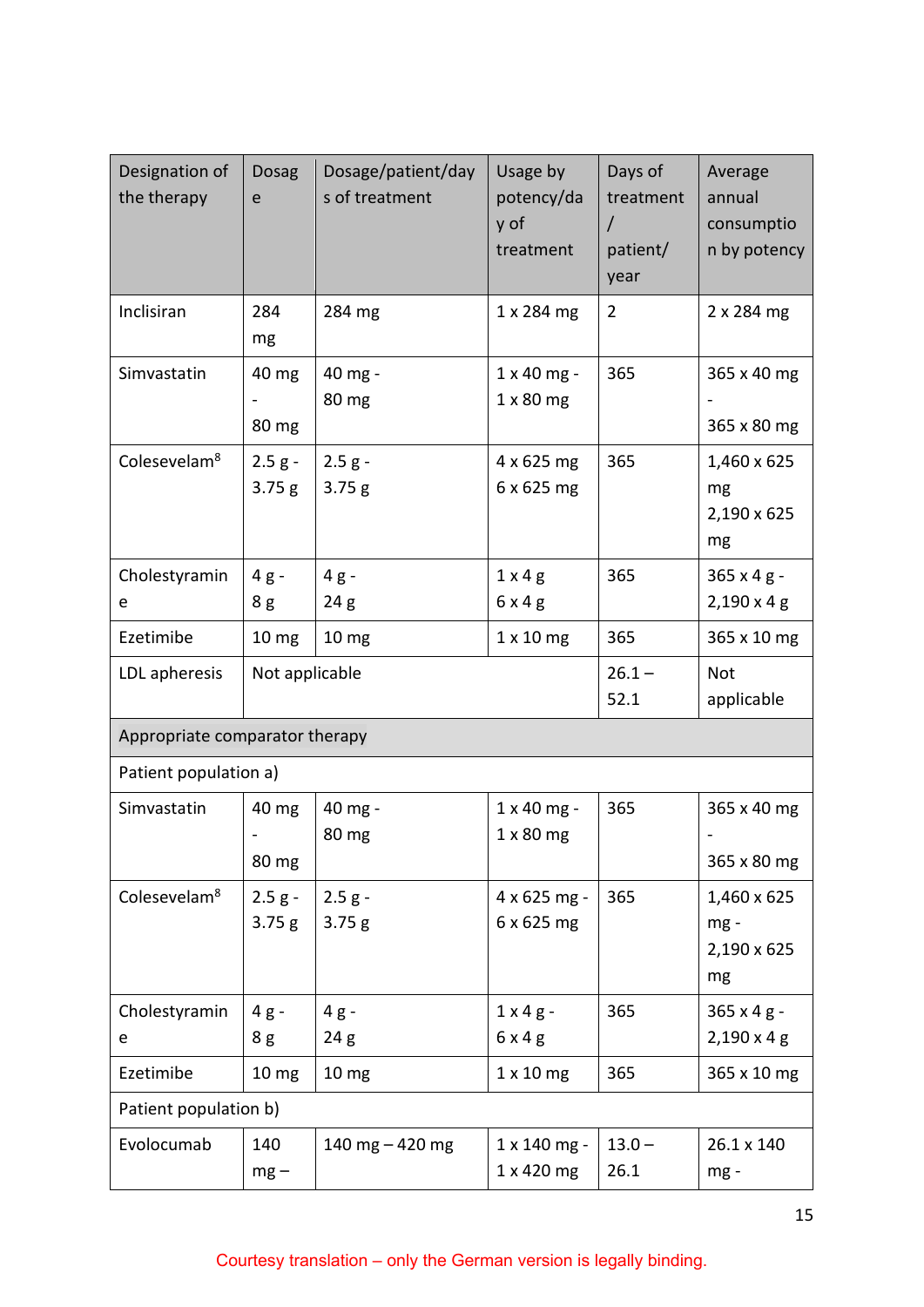| Designation of<br>the therapy | <b>Dosag</b><br>e     | Dosage/patient/day<br>s of treatment | Usage by<br>potency/da<br>y of<br>treatment | Days of<br>treatment<br>patient/<br>year | Average<br>annual<br>consumptio<br>n by potency |
|-------------------------------|-----------------------|--------------------------------------|---------------------------------------------|------------------------------------------|-------------------------------------------------|
|                               | 420<br>mg             |                                      |                                             |                                          | 13.0 x 420<br>mg                                |
| Alirocumab                    | 75 mg<br>$-150$<br>mg | 75 mg $-$ 150 mg                     | $1 x 75 mg -$<br>1 x 150 mg                 | 26.1                                     | 26.1 x 75 mg<br>$-26.1 \times 150$<br>mg        |
|                               | or                    |                                      |                                             |                                          |                                                 |
|                               | 300<br>mg             | 300 mg                               | 1 x 300 mg                                  | 13.0                                     | 13.0 x 300<br>mg                                |
| Simvastatin                   | 40 mg<br>80 mg        | 40 mg -<br>80 mg                     | $1 \times 40$ mg -<br>$1 \times 80$ mg      | 365                                      | 365 x 40 mg<br>365 x 80 mg                      |
| Colesevelam <sup>8</sup>      | $2.5 g -$<br>3.75g    | $2.5 g -$<br>3.75g                   | 4 x 625 mg -<br>6 x 625 mg                  | 365                                      | 1,460 x 625<br>$mg -$<br>2,190 x 625<br>mg      |
| Cholestyramin<br>e            | $4g -$<br>8g          | $4g -$<br>24 g                       | $1 \times 4$ g -<br>$6 \times 4$ g          | 365                                      | $365 \times 4g -$<br>2,190 x 4 g                |
| Ezetimibe                     | 10 mg                 | 10 mg                                | $1 \times 10$ mg                            | 365                                      | 365 x 10 mg                                     |
| LDL apheresis                 | Not applicable        |                                      |                                             | $26.1 -$<br>52.1                         | <b>Not</b><br>applicable                        |

# Costs:

# **Costs of the medicinal product:**

| Designation of the therapy       | Packaging<br>size | Costs<br>(pharmacy<br>sales price) | Rebate<br>§ 130<br><b>SGBV</b> | Rebate<br>$§$ 130a<br><b>SGBV</b> | Costs after<br>deduction of<br>statutory<br>rebates |  |  |
|----------------------------------|-------------------|------------------------------------|--------------------------------|-----------------------------------|-----------------------------------------------------|--|--|
| Medicinal product to be assessed |                   |                                    |                                |                                   |                                                     |  |  |
| Inclisiran                       | 1 SFI             | € 2,896.10                         |                                | € 1.77 $\in$ 162.12               | € 2,732.21                                          |  |  |
|                                  |                   |                                    |                                |                                   |                                                     |  |  |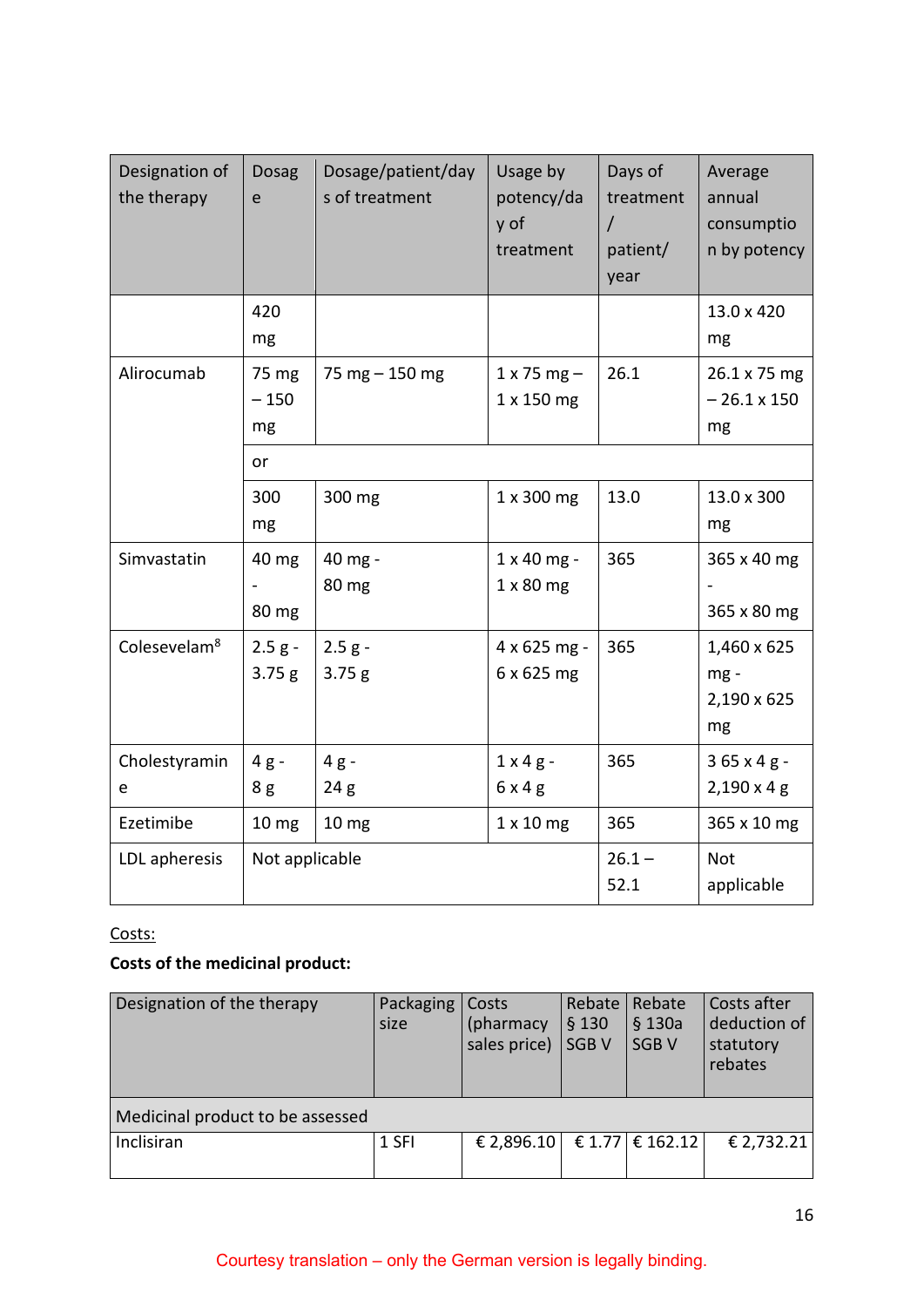<span id="page-16-0"></span>

| Designation of the therapy                                                                                                                                                       | Packaging<br>size | Costs<br>(pharmacy<br>sales price) | Rebate<br>\$130<br><b>SGBV</b> | Rebate<br>$§$ 130a<br><b>SGBV</b> | Costs after<br>deduction of<br>statutory<br>rebates |
|----------------------------------------------------------------------------------------------------------------------------------------------------------------------------------|-------------------|------------------------------------|--------------------------------|-----------------------------------|-----------------------------------------------------|
| Colesevelam 625 mg                                                                                                                                                               | <b>180 FCT</b>    | € 205.37                           | € 1.77                         | € 10.76                           | € 192.84                                            |
| Cholestyramine <sup>9</sup> 4 g                                                                                                                                                  | 400 GSE           | € 53.11                            | € 1.77                         | € 3.33                            | €48.01                                              |
| Ezetimibe $9$ 10 mg                                                                                                                                                              | <b>100 TAB</b>    | €45.43                             | € 1.77                         | € 2.72                            | €40.94                                              |
| Simvastatin <sup>9</sup> 40 mg                                                                                                                                                   | <b>100 FCT</b>    | € 21.43                            | € 1.77                         | € 0.82                            | € 18.84                                             |
| Simvastatin <sup>9</sup> 80 mg                                                                                                                                                   | <b>100 FCT</b>    | € 30.18                            | $\overline{\epsilon}$ 1.77     | $\overline{\epsilon}$ 1.51        | € 26.90                                             |
| LDL apheresis                                                                                                                                                                    | Not applicable    | € 885.78 -<br>€ 1,294.81           |                                |                                   |                                                     |
| Appropriate comparator therapy                                                                                                                                                   |                   |                                    |                                |                                   |                                                     |
| Colesevelam 625 mg                                                                                                                                                               | <b>180 FCT</b>    | € 205.37                           | € 1.77                         | € 10.76                           | € 192.84                                            |
| Cholestyramine <sup>9</sup> 4 g                                                                                                                                                  | 400 GSE           | € 53.11                            | € 1.77                         | € 3.33                            | €48.01                                              |
| Evolocumab 140 mg                                                                                                                                                                | 6 PEN             | € 1, 433.63                        | € 1.77                         | €78.76                            | € 1,353.10                                          |
| Evolocumab 420 mg                                                                                                                                                                | 3 SFI             | € 1,551.44                         | € 1.77                         | € 85.33                           | € 1,464.34                                          |
| Alirocumab 75 mg                                                                                                                                                                 | 6 SFI             | € 1, 433.63                        | € 1.77                         | € 0.00                            | €1,431.86                                           |
| Alirocumab 300 mg                                                                                                                                                                | 3 SFI             | €1,551.44                          | € 1.77                         | € 0.00                            | € 1,549.67                                          |
| Ezetimibe $9$ 10 mg                                                                                                                                                              | <b>100 TAB</b>    | €45.43                             | € 1.77                         | € 2.72                            | € 40.94                                             |
| Simvastatin <sup>9</sup> 40 mg                                                                                                                                                   | <b>100 FCT</b>    | $\overline{\epsilon}$ 21.43        | € 1.77                         | € 0.82                            | € 18.84                                             |
| Simvastatin <sup>9</sup> 80 mg                                                                                                                                                   | <b>100 FCT</b>    | € 30.18                            | € 1.77                         | € 1.51                            | € 26.90                                             |
| Not applicable<br>LDL apheresis                                                                                                                                                  |                   |                                    |                                |                                   | € 885.78 -<br>€ 1,294.81                            |
| Abbreviations: FCT= film-coated tablets, GSE = granules for the preparation of a suspension<br>for oral use, SFI = solution for injection, PEN = ready-to-use pen, TAB = tablets |                   |                                    |                                |                                   |                                                     |

Last revised LAUER-TAXE®: 15 June 2021

### Costs for additionally required SHI services:

Only costs directly related to the use of the medicinal product are taken into account. If there are regular differences in the necessary use of medical treatment or in the prescription of other services in the use of the medicinal product to be evaluated and the appropriate comparator therapy in accordance with the product information, the costs incurred for this

 $\mathbf{I}$ 

<span id="page-16-1"></span>ــ<br>9 <sup>9</sup>Fixed reimbursement rate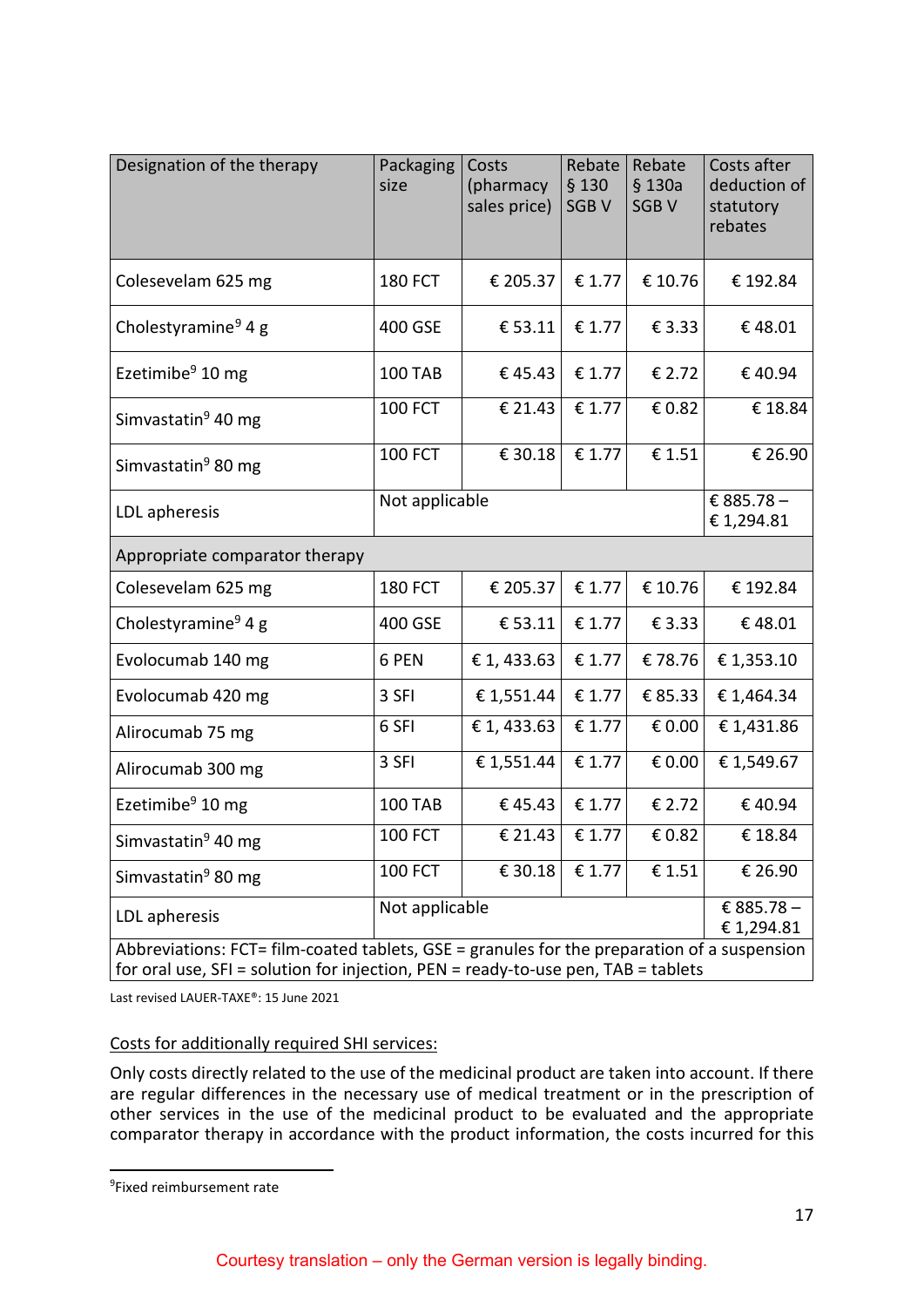must be taken into account as costs for additionally required SHI services.

Medical treatment costs, medical fee services, and costs incurred for routine examinations (e.g. regular laboratory services such as blood count tests) that do not exceed standard expenditure in the course of the treatment are not shown.

Because there are no regular differences in the necessary medical treatment or the prescription of other services in the use of the medicinal product to be evaluated and the appropriate comparator therapy according to the product information, no costs for additionally required SHI services had to be taken into account.

### <span id="page-17-0"></span>**3. Bureaucratic costs calculation**

The proposed resolution does not create any new or amended information obligations for care providers within the meaning of Annex II to Chapter 1 VerfO and, accordingly, no bureaucratic costs.

### <span id="page-17-1"></span>**4. Process sequence**

At its session on 27 October 2020, the Subcommittee on Medicinal Products determined the appropriate comparator therapy.

On 29 January 2021, the pharmaceutical company submitted a dossier for the benefit assessment of Inclisiran to the G-BA in due time in accordance with Chapter 5, Section 8, paragraph 1, number 1, sentence 2 VerfO.

By letter dated 1 February 2021 in conjunction with the resolution of the G-BA of 1 August 2011 concerning the commissioning of the IQWiG to assess the benefits of medicinal products with new active ingredients in accordance with Section 35a SGB V, the G-BA commissioned the IQWiG to assess the dossier concerning the active ingredient Inclisiran.

The dossier assessment by the IQWiG was submitted to the G-BA on 29 April 2021, and the written statement procedure was initiated with publication on the website of the G-BA on 3 May 2021. The deadline for submitting written statements was 25 May 2021.

The oral hearing was held on 8 June 2021.

In order to prepare a recommendation for a resolution, the Subcommittee on Medicinal Products commissioned a working group (Section 35a) consisting of the members nominated by the leading organisations of the care providers, the members nominated by the SHI umbrella organisation, and the representatives of the patient organisations. Representatives of the IQWiG also participate in the sessions.

The evaluation of the written statements received and the oral hearing were discussed at the session of the subcommittee on 6 July 2021, and the proposed resolution was approved.

At its session on 15 July 2021, the plenum adopted a resolution to amend the Pharmaceuticals Directive.